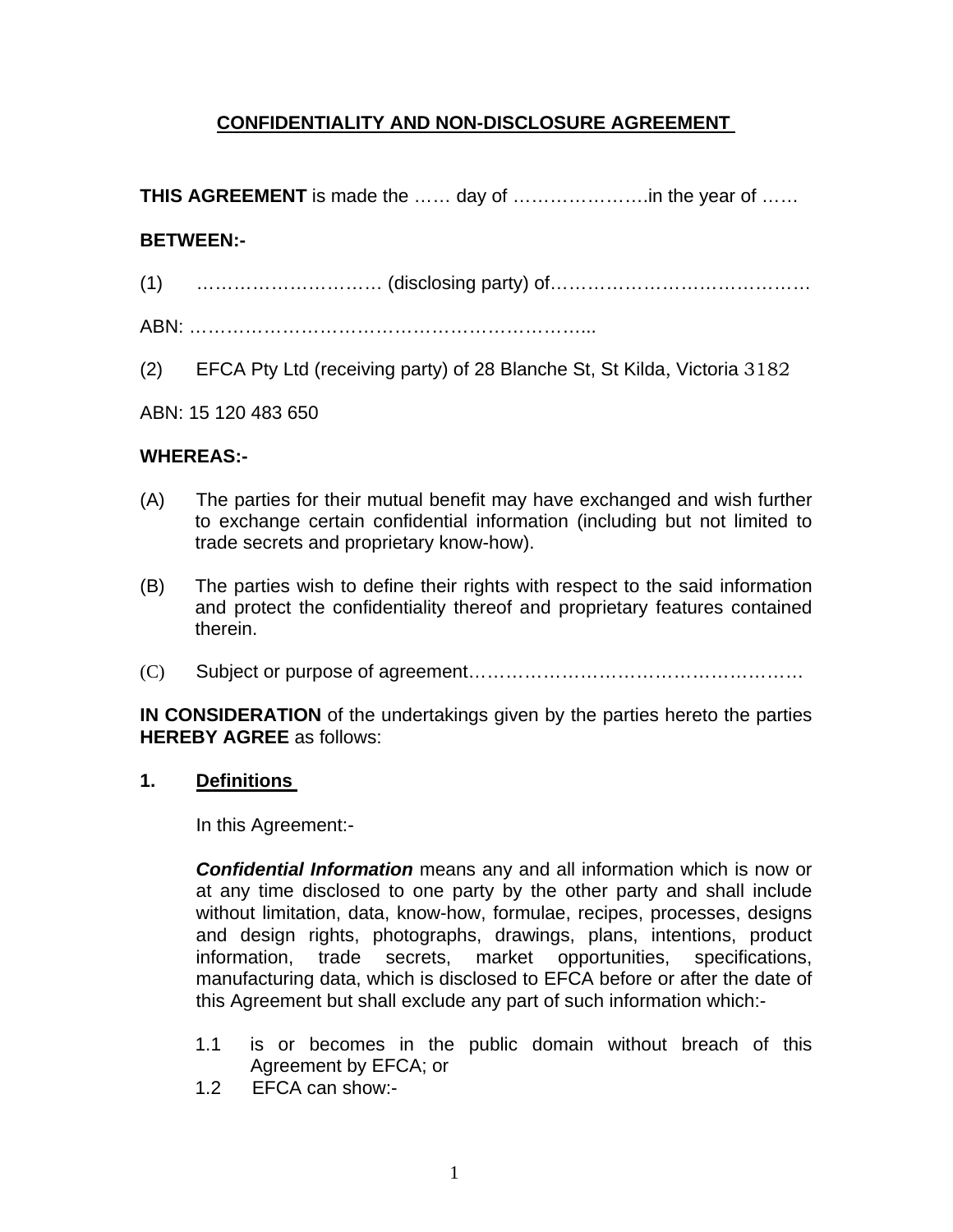- 1.2.1 was in its possession or known to it by being in its use or being recorded in its files or computers or other recording media prior to receipt from the disclosing party and which was not previously acquired by EFCA from the disclosing party under an obligation or confidence, or
- 1.2.2 to have been developed by EFCA, or EFCA's principals, at any time independently of any information disclosed to it by the disclosing party.

## **2. Handling of Confidential Information**

EFCA shall maintain the disclosing party's Confidential Information in confidence and shall exercise in relation thereto no lesser security measures and degree of care than those which the receiving party applies to its own confidential information and which EFCA warrants as providing adequate protection against unauthorised disclosure, copying or use. EFCA shall ensure that disclosure of such Confidential Information is restricted to those employees or directors of EFCA and EFCA's principals having the need to know the same. Copies or reproductions shall not be made except to the extent reasonably necessary and all copies made shall be the property of the disclosing party.

### **3. Return of Confidential Information**

3.1 EFCA shall:

- 3.1.1 immediately upon receipt of a written request from the disclosing part, return to the disclosing party all documents and materials (and all copies thereof) containing the disclosing party's Confidential Information and certify in writing to the disclosing party that it has complied with the requirements of this sub-clause; and
- 3.1.2 notwithstanding the completion of any purpose for which any Confidential Information has been disclosed or the return of documents and materials as aforesaid, continue to the bound by the undertakings set out in clauses 2, 4 and 5.

#### **4. Limitations and Warranty**

- 4.1 EFCA shall:
- 4.1.1 not divulge the disclosing party's Confidential Information, in whole or in part, to any third party; and
- 4.1.2 make no commercial use of the same or any part thereof without the prior written consent of the disclosing party. Notwithstanding the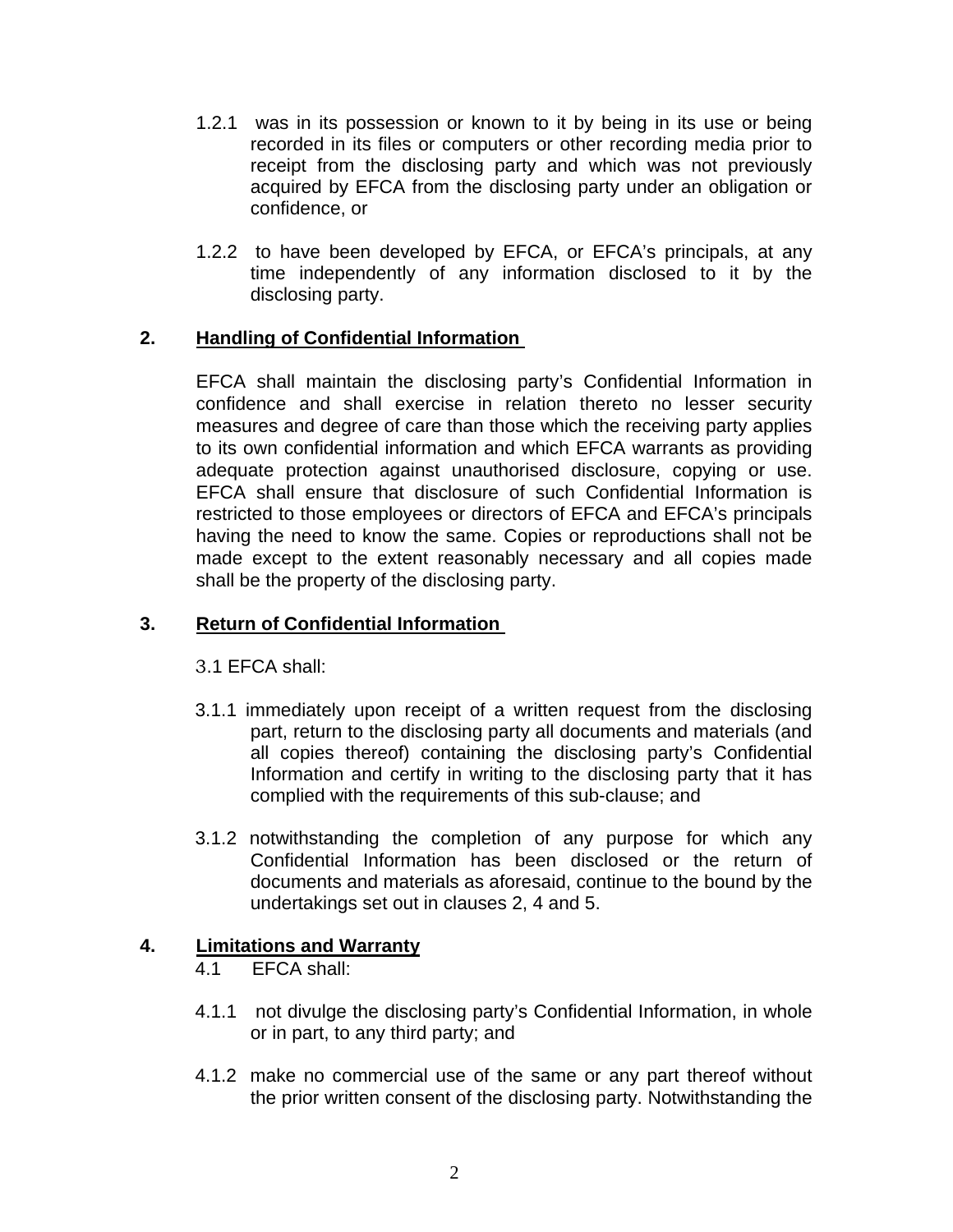foregoing, EFCA shall be entitled to make any disclosure required by law of the disclosing party's Confidential Information provided that it gives the disclosing party not less than two business days' notice of such disclosure.

4.2 The disclosing party reserves all rights in its Confidential Information and no rights or obligations other than those expressly recited herein are granted or to be implied from this Agreement. In particular, no licence is hereby granted directly or indirectly under any patent, invention, discovery, copyright or other industrial property right now or in the future held, made, obtained or licensable by the other party. Nothing herein contained shall be deemed to impose on either party any obligation to give the other party the opportunity of giving a quotation or making a tender to the other party or to enter into any contract for services or for supply of goods and/or materials with the other party.

## **5. Confidentiality**

EFCA agrees to keep the existence and nature of this Agreement confidential and not to use the same or the name of the disclosing party (or of any company in the Group of Companies of which the disclosing party forms part) in any publicity, advertisement or other disclosure with regard to this Agreement without the prior written consent of the disclosing party.

#### **6. Notices**

Any notice to be given under this Agreement shall be in writing and sent by facsimile transmission or sent by recorded delivery post to the receiving party at its business address as last notified in writing to the other party and shall be deemed to have been given on the date of the facsimile transmission or two days following that on which the notice was posted.

#### **7. Variations**

No variation, alteration or modification of this Agreement will be valid unless in writing signed by a duly authorised representative of both parties.

#### **8. Non-Assignment**

This Agreement is personal to the parties and shall not be assigned or otherwise transferred in whole or in part by either party without the prior written consent of the other party.